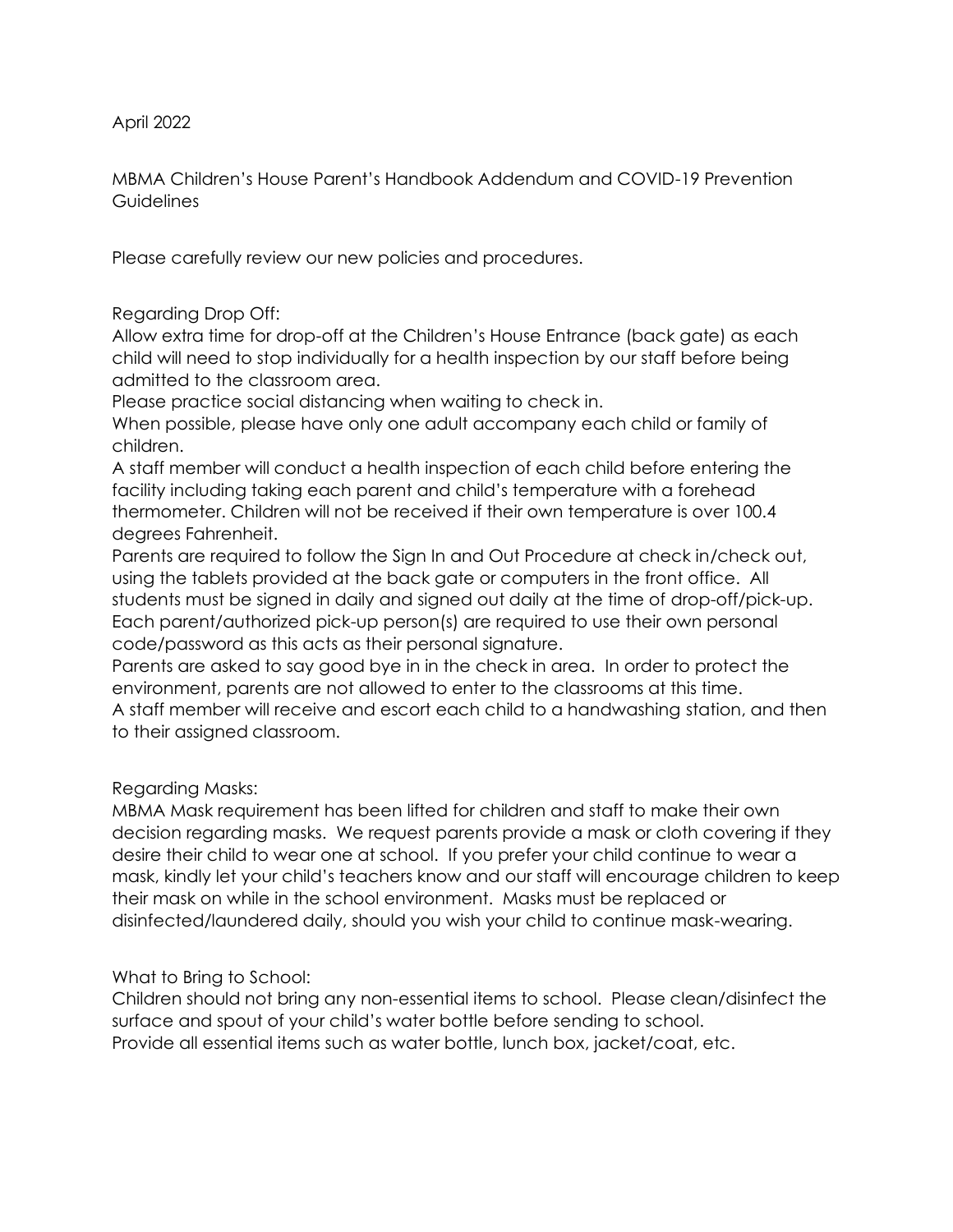### During the Day:

Children will follow the hand-washing protocol at all times throughout the school day. A staff member will check your child's temperature if fever is suspected. Children exhibiting any signs of illness will be immediately isolated and must be picked up by an authorized pick up person within 30 minutes.

Classrooms will be disinfected throughout each day while children are in care as well as after school hours.

#### Communication:

Out of respect for keeping the check in and out procedures moving quickly and to limit exposure, we will be keeping our check in and out interactions friendly, but brief. Whenever possible, please contact office personnel by email or phone during school hours instead of stopping by the school office if you have questions or concerns to address.

## Circle Time/ Work Time:

Children will continue to practice social distancing as much as possible.

Children will be provided lessons, group activities, music and movement, story time, individual paperwork and art and craft activities during the school day.

Each child will receive their own set of individual materials, such as pencils, crayons, glue sticks, scissors, etc.

Shared material will be very limited, and if necessary, will be disinfected between uses.

## Playground Time:

Playground equipment will be sanitized daily.

As weather and outside space permits, longer outdoor activities will be provided. Handwashing will occur before re-entering the classroom.

## Snack/Lunch Time:

Please provide a morning and afternoon snack along with a packed lunch each day. Students may bring in cloth napkins or placemats.

Ki's Natural lunches has created a packaged lunch for families to purchase and it will be provided to students at lunch time, if that is your family's choice.

Please disinfect reusable lunch bags, containers, and utensils.

Bathroom Time:

Bathroom will be sanitized before and after each use.

Hand-washing protocol will be followed after restroom usage.